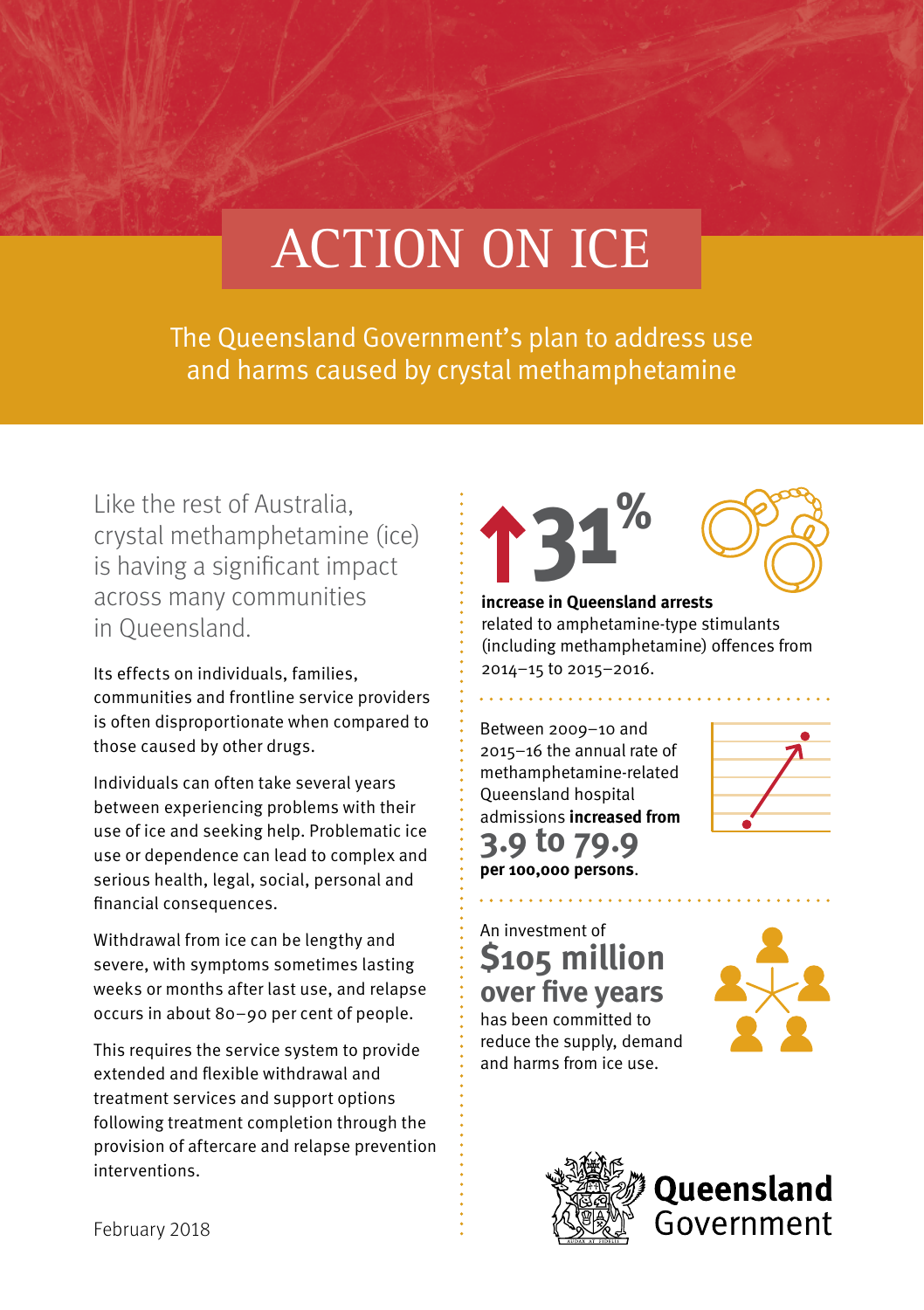# OUR APPROACH



Actions to reduce the supply of ice are focused on:

Reducing supply

- ∧ enforcement of criminal drug laws
- ∧ targeting criminal networks and organised criminal syndicates
- ∧ undertaking strategic intelligence and research.

Specific actions include:

- ∧ Enforce criminal drug laws in Queensland and undertake activities targeting criminal networks involved in the production and supply of illicit drugs, including ice.
- ∧ Work with other jurisdictions through the Australian Federal Police-led National Anti-Gangs Squad to tackle the significant involvement of outlaw motorcycle gangs, in the production and distribution of ice.
- ∧ Prioritise organised crime investigations into high threat criminal networks that are trafficking ice into or within Queensland to disrupt and dismantle those networks and/or supply routes into Queensland.
- ∧ Continue to work with communities to encourage them to report organised criminal activity related to the supply, trafficking and production of illicit drugs.
- ∧ Continue to monitor the sale of precursor chemicals and equipment that can be potentially diverted to make ice in clandestine laboratories and participate in the development of a national end user declaration scheme.

## Reducing demand



Actions to reduce the demand for ice are focused on:

- ∧ preventing the use of ice and supporting communities
- ∧ early intervention and treatment for people using ice.

Specific actions include:

- ∧ Deliver a new **\$14.3 million 42-bed residential drug rehabilitation and treatment facility in Rockhampton** which will improve access to specialist alcohol and other drug services for people living in central Queensland.
- ∧ Deliver culturally-appropriate **workshops to targeted Aboriginal and Torres Strait Islander communities** to assist effective, community-led responses to ice and other substances of concern.
- ∧ **\$3.2 million** to deliver an **information awareness campaign** to direct Queenslanders to accurate, factual and trusted information about ice and how and where to seek further help and treatment.
- ∧ Promote the availability of existing and effective information, resources, programs and services for communities, school principals, teachers and students, families and friends.
- ∧ Expand substance use programs and services for prisoners and offenders in the correctional system in line with recommendations from the Queensland Parole System Review.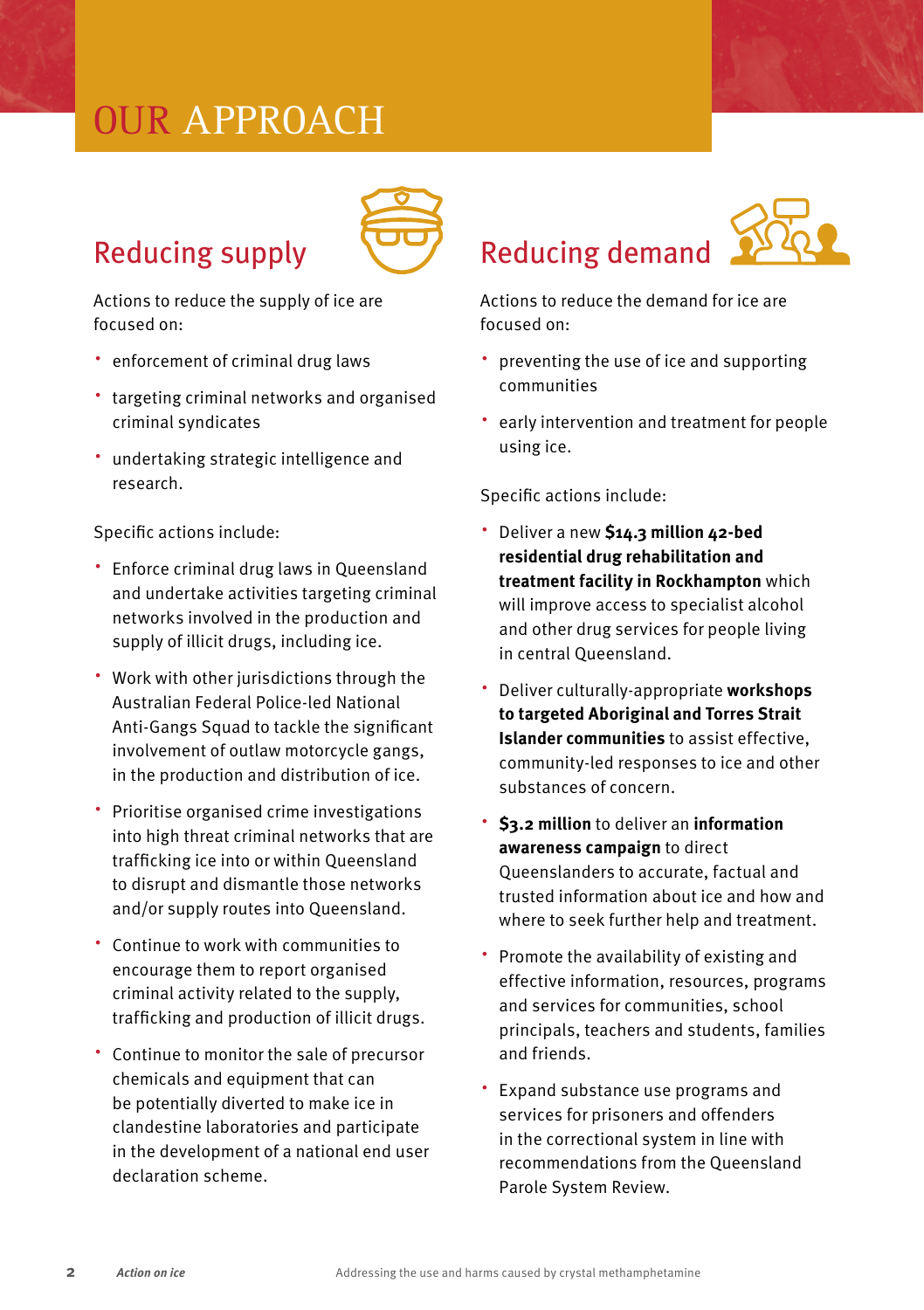### Reducing harms



Actions to reduce the harms from ice are focused on:

- ∧ supporting Queensland families
- ∧ minimising the impact on individuals
- ∧ protecting and supporting frontline workers.

Specific actions include:

- ∧ **\$6.3 million to establish a trial youth residential care service** in Brisbane for high risk young people aged under 17 years in out-of-home care.
- ∧ Expand access to **specialist support programs** and services through Family Drug Support for Queensland families and significant others affected by ice and other drug use, particularly in regional areas.
- ∧ Commence the Queensland Drug and Alcohol Court from the Brisbane Magistrates Court to provide specialist and intensive multi-agency treatment and support for offenders with severe alcohol and other drug issues associated with their offending.
- ∧ **\$4.1 million** for the expansion of **roadside drug testing** up to 75,000 tests within the next four years.
- ∧ Deliver training and resources to support the capability of frontline services, with a focus on GPs, general health and hospital staff to respond to people affected by ice, and support their own safety and wellbeing.

### *Action on ice*  foundation initiatives

A total of **\$105 million** over five years to reduce the supply, demand and harms from ice use on individuals, families and communities in Queensland.

**\$14.3 million** over three years for a 42-bed residential drug rehabilitation and treatment facility in Rockhampton.

**\$6.3 million** over three years for a trial youth residential care service in Brisbane for high risk young people.

**\$18 million** over four years for an immediate needs package to increase awareness, support families and better equip our frontline service providers.

#### **Supported with additional investment in alcohol and other drug (AOD) treatment services**

**\$43 million** over five years under *Connecting Care to Recovery 2016–2021* to enhance specialist AOD services.

**\$24 million** over four years for targeted services responses in prevention, community engagement and specialist AOD treatment.